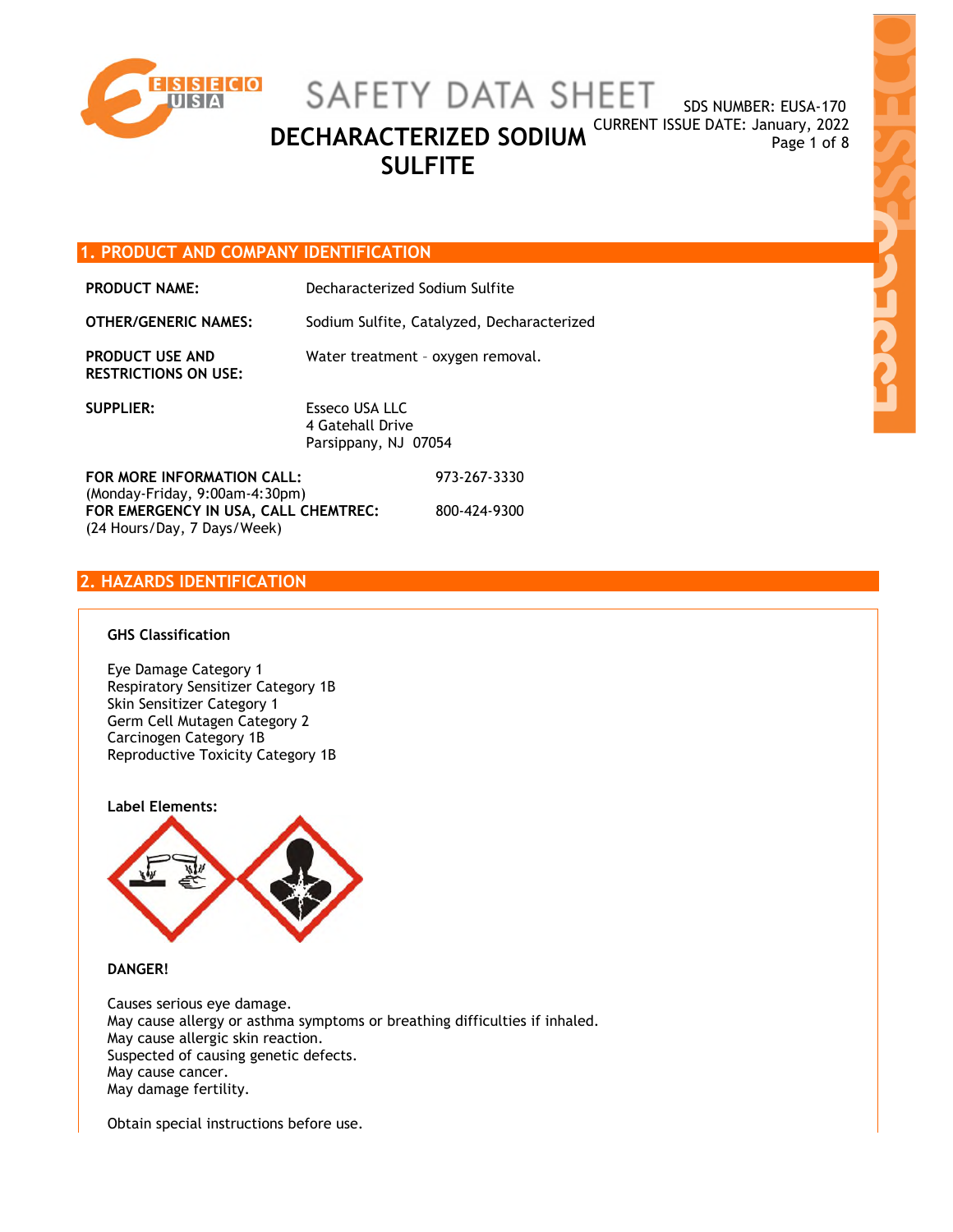

SDS NUMBER: EUSA-170

**DECHARACTERIZED SODIUM** CURRENT ISSUE DATE: January, 2022 **SULFITE** 

Do not handle until all safety precautions have been read and understood. Avoid breathing dust. Wear respiratory protection. Wear protective gloves, protective clothing, eye protection, and face protection. Contaminated work clothing must not be allowed out of the workplace. IF exposed or concerned: Get medical advice or attention. IF ON SKIN: Wash with plenty of water. If skin irritation or rash occurs: Get medical advice or attention. Take off contaminated clothing and wash it before reuse. IF IN EYES: Rinse cautiously with water for several minutes. Remove contact lenses, if present and easy to do. Continue rinsing. Immediately call a POISON CENTER or doctor. IF INHALED: remove person to fresh air and keep comfortable for breathing. If experiencing respiratory symptoms: Call a POISON CENTER or doctor. Store locked up.

Dispose of contents and container in accordance with locals, state, and federal regulations.

# **3. COMPOSITION/INFORMATION ON INGREDIENTS**

| INGREDIENT NAME                        | <b>CAS NUMBER</b> | <b>WEIGHT %</b> |
|----------------------------------------|-------------------|-----------------|
| Sodium sulfite                         | 7757-83-7         | $92+$           |
| Sodium lignosulfate, amorphous polymer | 68514-09-0        | -6              |
| Sodium metabisulfite                   | 7681-57-4         | $\leq 5$        |
| Cobalt sulfate                         | 10124-43-3        | < 0.2           |

Trace impurities and additional material names not listed above may appear in Section 15 of this SDS. These materials may be listed for local "Right-To-Know" compliance and for other reasons. The exact concentrations are a trade secret.

### **4. FIRST AID MEASURES**

| SKIN:                                                                   | Wash skin with plenty of soap and water. Remove contaminated clothing and launder<br>before reuse. Get medical attention if irritation or rash occurs.                                                                                                                                                                                                                                                                                                                             |
|-------------------------------------------------------------------------|------------------------------------------------------------------------------------------------------------------------------------------------------------------------------------------------------------------------------------------------------------------------------------------------------------------------------------------------------------------------------------------------------------------------------------------------------------------------------------|
| EYES:                                                                   | Flush eyes immediately with water for at least 15 minutes. Remove contact lenses if<br>present after the first 5 minutes if you can do so easily and continue flushing. Get<br>immediate medical attention.                                                                                                                                                                                                                                                                        |
| <b>INHALATION:</b>                                                      | Promptly remove to fresh air. Get immediate medical attention if signs of suffocation,<br>irritation, difficulty breathing, or other symptoms develop.                                                                                                                                                                                                                                                                                                                             |
| INGESTION:                                                              | Rinse mouth with water and give 1 glass of water to drink. Do not induce vomiting unless<br>directed to do so be medical personnel. Get medical attention if symptoms develop.                                                                                                                                                                                                                                                                                                     |
| <b>MOST IMPORTANT</b><br>SYMPTOMS/EFFECTS,<br><b>ACUTE AND DELAYED:</b> | May cause irritation and/or burns to the eyes. Harmful if swallowed or inhaled. May<br>cause severe and possibly fatal allergic reactions if inhaled or swallowed by some<br>asthmatics and other 'sulfite-sensitive' individuals. May cause respiraotry<br>sensitization with asthma. May cause allergic skin reaction with rash and itching.<br>May cause genetic defects, damage to fertility, or cancer. Reacts with acids to form<br>toxic and irritating sulfur dioxide gas. |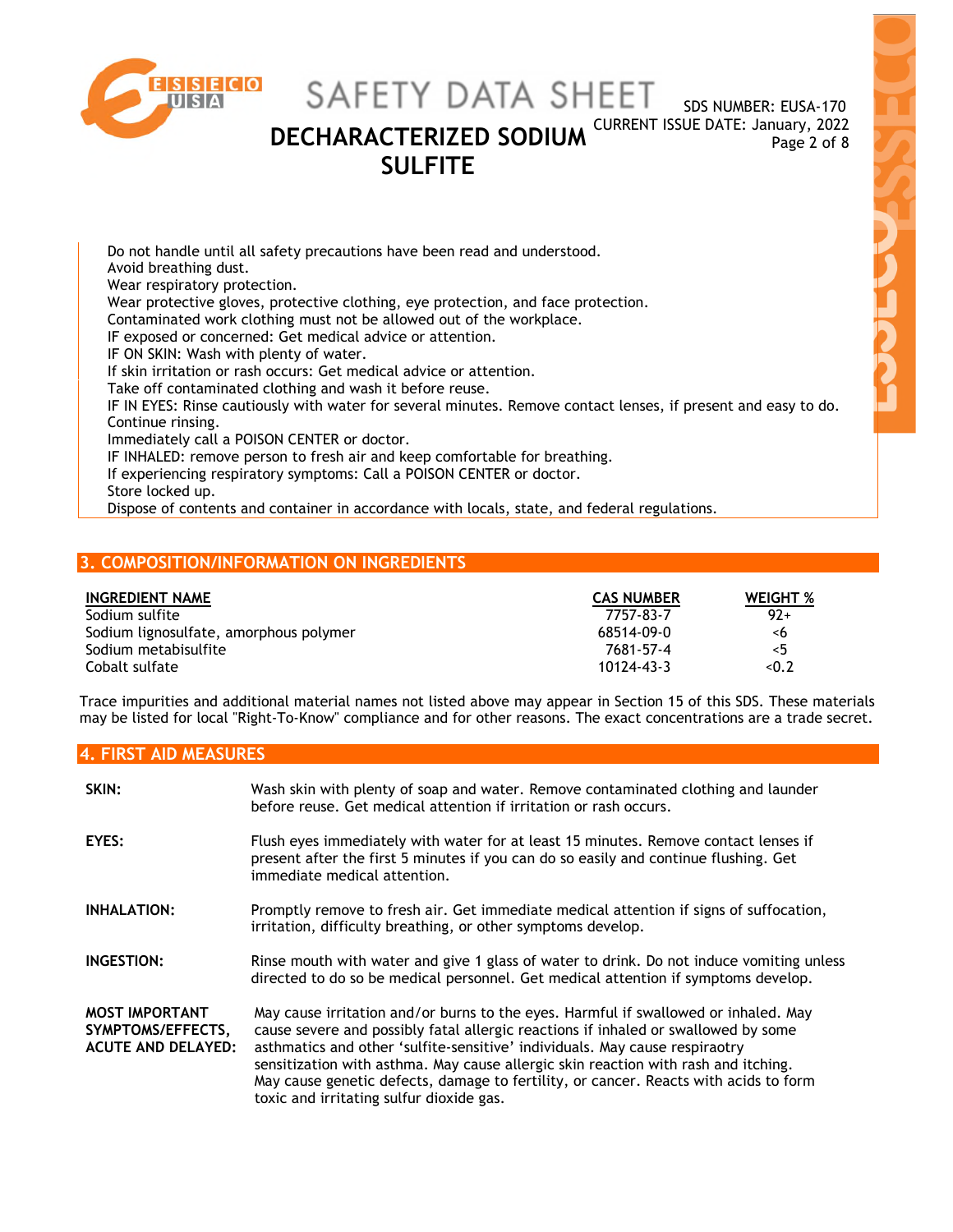

SDS NUMBER: EUSA-170

**DECHARACTERIZED SODIUM** CURRENT ISSUE DATE: January, 2022 **SULFITE** 

**INDICATION OF IMMEDIATE MEDICAL ATTENTION AND SPECIAL TREATMENT, IF NEEDED:** Get immediate medical attention for eye contact and allergic respiratory reaction. Treat symptomatically. Note potential for anaphylactic shock with allergic individuals.

### **5. FIRE FIGHTING MEASURES**

### **SUITABLE (AND UNSUITABLE) EXTINGUISHING MEDIA:**

Material is not flammable. Use extinguishing media appropriate for material in surrounding fire.

### **SPECIFIC HAZARDS ARISING FROM THE CHEMICAL:**

Releases toxic and irritating sulfur oxides at fire temperatures.

### **SPECIAL PROTECTIVE EQUIPMENT AND PRECAUTIONS FOR FIRE-FIGHTING:**

Wear NIOSH-approved self-contained breathing apparatus. Use water-spray to keep containers cool, and to knock down vapors or gases.

# **6. ACCIDENTAL RELEASE MEASURES**

**PERSONAL PRECAUTIONS, PROTECTIVE EQUIPMENT, AND EMERGENCY PROCEDURES:** Provide ventilation to clear sulfur dioxide fumes which may be generated by the sodium sulfite component. Wear appropriate personal protective equipment.

**ENVIRONMENTAL PRECAUTIONS:** Spills and releases may have to be reported to Federal and/or local authorities. See Section 15 regarding reporting requirements.

**METHODS AND MATERIALS FOR CONTAINMENT AND CLEANING UP:** Promptly sweep up material with minimum dusting and shovel into an empty container with a cover. Rinse spill area with plenty of water.

### **7. HANDLING AND STORAGE**

**PRECAUTIONS FOR SAFE HANDLING:** (See section 8 for recommended personal protective equipment.) Avoid contact with skin, eyes and clothing. Do not breathe dust. Do not eat or drink in the work area. Use normal personal hygiene and housekeeping. Keep away from acids and oxidizing agents.

### **CONDITIONS FOR SAFE STORAGE, INCLUDING ANY INCOMPATIBILITIES:**

Store in a cool, dry, well-ventilated area away from acids and oxidizing agents.

# **8. EXPOSURE CONTROLS/PERSONAL PROTECTION**

### **EXPOSURE GUIDELINES**

**INGREDIENT NAME ACGIH TLV OSHA PEL OTHER LIMIT** Sodium sulfite None None None None None None None Sodium lignosulfate, amorphous polymer None None None None None None Sodium metabisulfite 5 mg/m<sup>3</sup> TWA<br>Cobalt Sulfate (as Co) 6 mg/m3 TWA 0.02 mg/m<sup>3</sup> TWA Cobalt Sulfate (as Co)

5 mg/m<sup>3</sup> TWA None None  $0.1 \text{ mg/m}^3$  TWA (for metal dust and fume)

None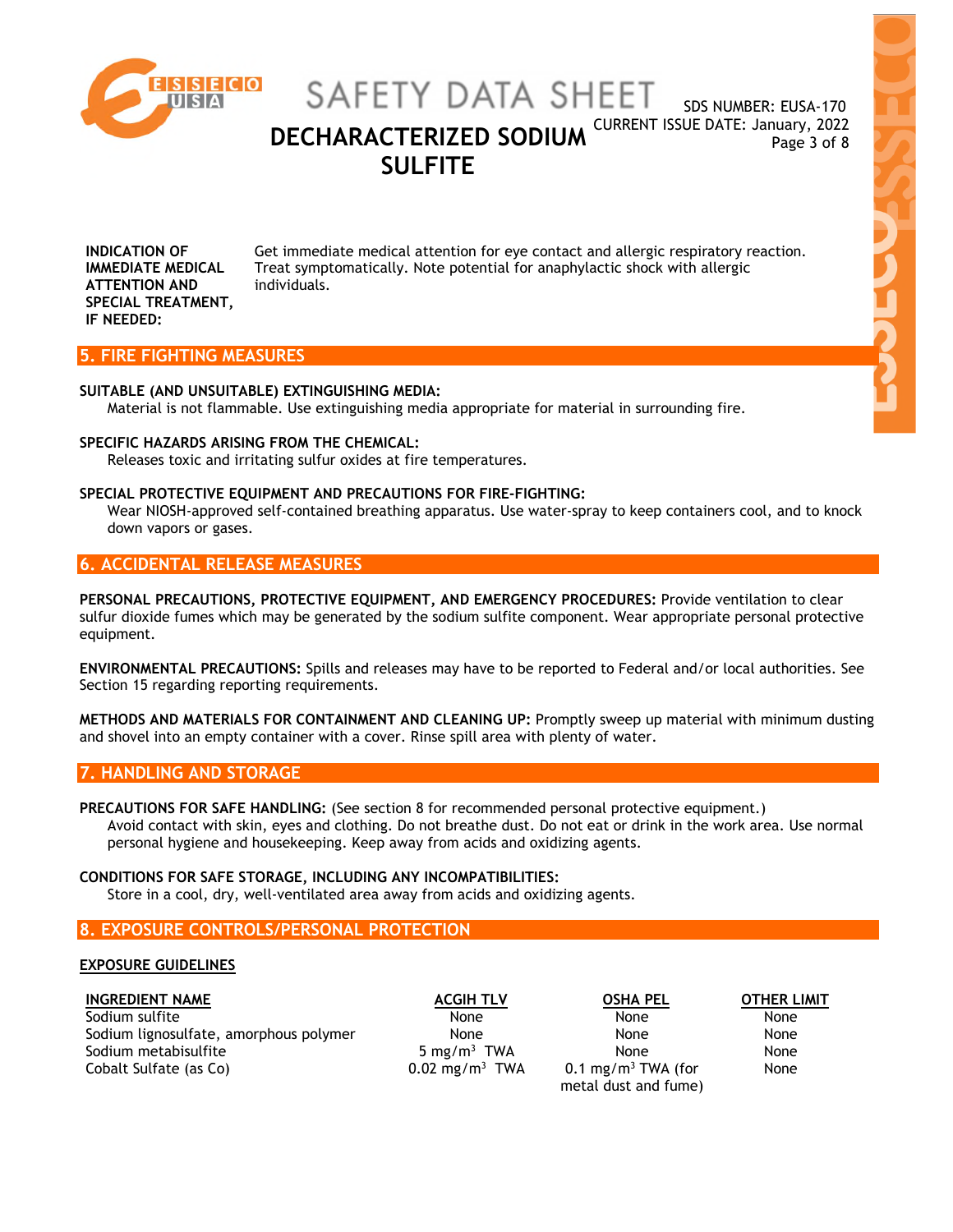

SAFETY DATA SHEET

SDS NUMBER: EUSA-170

**DECHARACTERIZED SODIUM** CURRENT ISSUE DATE: January, 2022 **SULFITE** 

NARCH

# **OTHER EXPOSURE LIMITS FOR POTENTIAL DECOMPOSITION PRODUCTS:**

Sulfur dioxide: OSHA TWA = 5 ppm ACGIH STEL =  $0.25$  ppm

# **APPROPRIATE ENGINEERING CONTROLS:**

Local exhaust if dusty conditions exist or if there is a release of sulfur dioxide gas. Do not use in unventilated spaces.

# **INDIVIDUAL PROTECTION MEASURES, SUCH AS PERSONAL PROTECTIVE EQUIPMENT**

| SKIN PROTECTION:       | For handling dry material, wear rubber gloves and full work clothing,<br>including long-sleeved shirt and trousers. When handling solutions and there is<br>prolonged or repeated contact, wear impervious gloves, clothing and boots. |
|------------------------|----------------------------------------------------------------------------------------------------------------------------------------------------------------------------------------------------------------------------------------|
| <b>EYE PROTECTION:</b> | Wear chemical safety goggles.                                                                                                                                                                                                          |

**RESPIRATORY PROTECTION:** Where required, use a NIOSH-approved respirator for dust, mist and/or sulfur dioxide gas, as conditions indicate. Some exposures may require a NIOSHapproved self-contained breathing apparatus or supplied-air respirator. Equipment selection depends on contaminant type and concentration. Select in accordance with 29 CFR 1910.134 and good industrial hygiene practice.

**ADDITIONAL RECOMMENDATIONS:** Eyewash and safety shower are recommended.

# **9. PHYSICAL AND CHEMICAL PROPERTIES**

| <b>APPEARANCE:</b>                   | White crystals or powder.                         |                     |                 |
|--------------------------------------|---------------------------------------------------|---------------------|-----------------|
| <b>PHYSICAL STATE:</b>               | Solid.                                            |                     |                 |
| <b>ODOR:</b>                         | Odorless.                                         |                     |                 |
| <b>ODOR THRESOLD:</b>                | Not determined.                                   |                     |                 |
| <b>MOLECULAR WEIGHT:</b>             | Sodium sulfite - 126.04.                          |                     |                 |
| <b>CHEMICAL FORMULA:</b>             | Sodium sulfite - $Na2SO3$                         |                     |                 |
| RELATIVE DENSITY (water = 1.0):      | 2.63                                              |                     |                 |
| SOLUBILITY IN WATER (weight %):      | 17% at 50°F (10°C); 28% at 92°F (33.3°C)          |                     |                 |
| pH:                                  | $5\%$ solution - 9.8                              |                     |                 |
| INITIAL BOILING POINT/RANGE:         | Not applicable.                                   |                     |                 |
| <b>MELTING/FREEZING POINT:</b>       | Decomposes at $1652^{\circ}$ F (900 $^{\circ}$ C) |                     |                 |
| <b>VAPOR PRESSURE:</b>               | Not applicable.                                   |                     |                 |
| VAPOR DENSITY (air = 1.0):           | Not applicable.                                   |                     |                 |
| <b>EVAPORATION RATE:</b>             | Not applicable.                                   | <b>COMPARED TO:</b> | Not applicable. |
| % VOLATILES:                         | Not applicable.                                   |                     |                 |
| <b>PARTITION COEFFICIENT (N-</b>     | Not determined.                                   |                     |                 |
| OCTANOL/WATER):                      |                                                   |                     |                 |
| VISCOSITY:                           | Not applicable.                                   |                     |                 |
| <b>FLASH POINT:</b>                  | Not flammable.                                    |                     |                 |
| <b>FLASH POINT METHOD:</b>           | Not applicable.                                   |                     |                 |
| <b>AUTOIGNITION TEMPERATURE:</b>     | Not applicable.                                   |                     |                 |
| UPPER FLAME LIMIT (volume % in air): | Not applicable.                                   |                     |                 |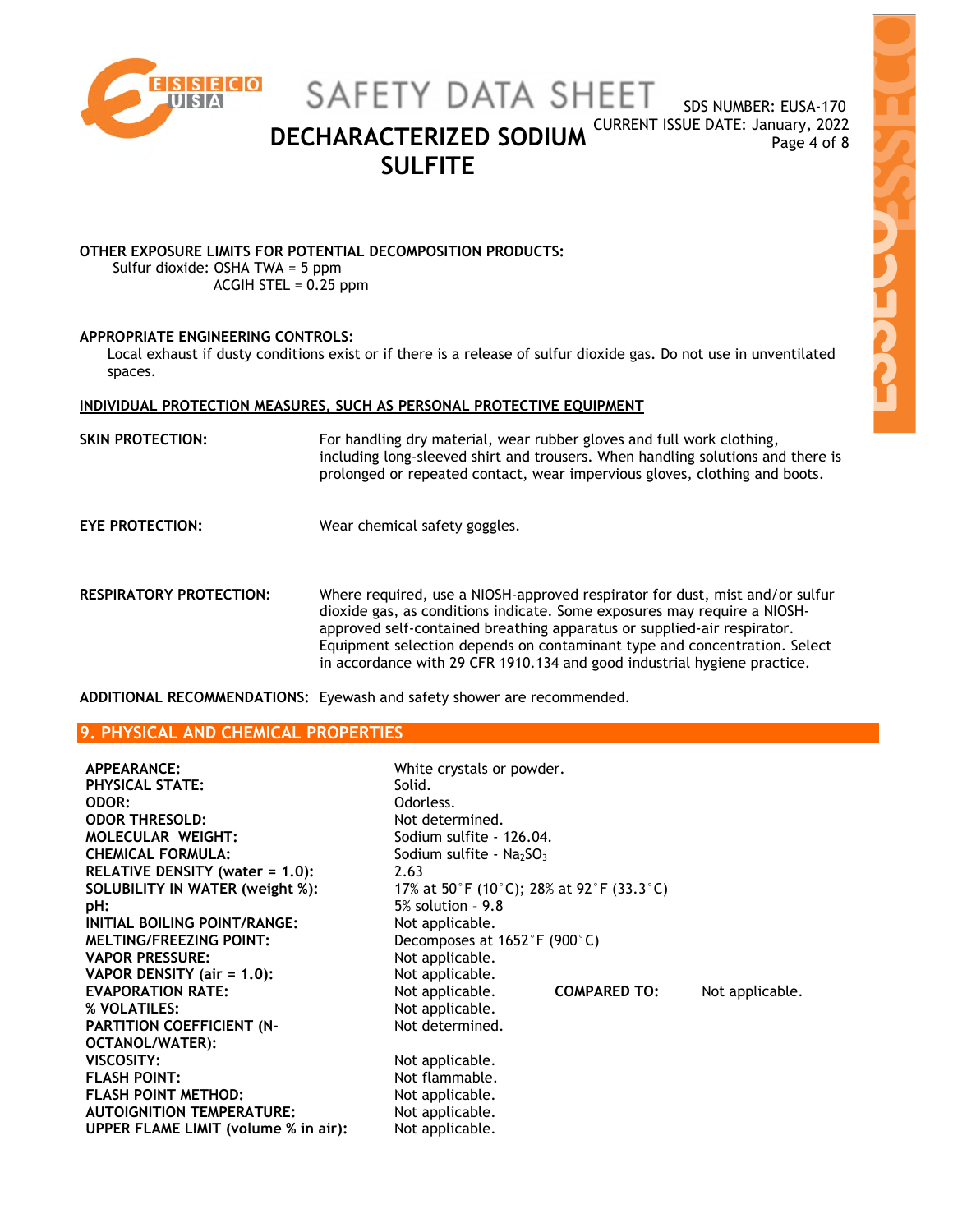

SAFETY DATA SHEET

SDS NUMBER: EUSA-170

 $\frac{1}{2}$ 

**DECHARACTERIZED SODIUM** CURRENT ISSUE DATE: January, 2022 **SULFITE** 

**LOWER FLAME LIMIT (volume % in air):** Not applicable.<br>**DECOMPOSITION TEMPERATURE:** Not determined. **DECOMPOSITION TEMPERATURE: FLAMMABILITY (SOLID, GAS)** Not flammable. **OSHA FLAMMABILITY CLASS:** Not applicable.

# **10. STABILITY AND REACTIVITY**

### **REACTIVITY:**

Not normally reactive

### **CHEMICAL STABILITY:**

Normally stable.

### **POSSIBILITY OF HAZARDOUS REACTIONS:**

Reacts with acids to form toxic and irritating sulfur dioxide gas.

### **CONDITIONS TO AVOID:**

Avoid high temperatures (at decomposition, 1652°F); yields sulfur dioxide gas and hazardous residue.

### **INCOMPATIBILITIES:**

Strong oxidizers: causes vigorous exothermic reactions. Acids: releases sulfur dioxide gas.

### **HAZARDOUS DECOMPOSITION PRODUCTS:**

Sulfur dioxide and sodium sulfide residue. Sodium sulfide is flammable, a dangerous fire risk, a strong irritant to skin and tissue, and is incompatible with acids.

### **11. TOXICOLOGICAL INFORMATION**

### **POTENTIAL HEALTH HAZARDS**

### **ACUTE EFFECTS OF EXPOSURE:**

**SKIN:** Dust or mist may cause skin irritation from prolonged contact. Solutions will cause skin irritation. May cause allergic skin reaction (sensitization) with rash and itching. **EYES:** Dust or mist may irritate or burn the eyes. Solutions will cause irritation or burns to the eyes. **INHALATION:** Inhalation of dust or mist can irritate the respiratory tract. May cause respiratory sensitization. May cause severe or deadly allergic reactions in some asthmatics and sulfite sensitive individuals. Possible signs and symptoms of allergic reactions include bronchoconstriction, sweating, flushing, hives, rapid heart rate, decreased blood pressure, and anaphylaxis. **INGESTION:** Ingestion may irritate the gastrointestinal tract. Estimated to be moderately toxic. May cause severe allergic reactions in some asthmatics. Large doses may cause violent colic and diarrhea, circulatory disturbances, central nervous system depression, and even death. **CHRONIC EFFECTS:** None known.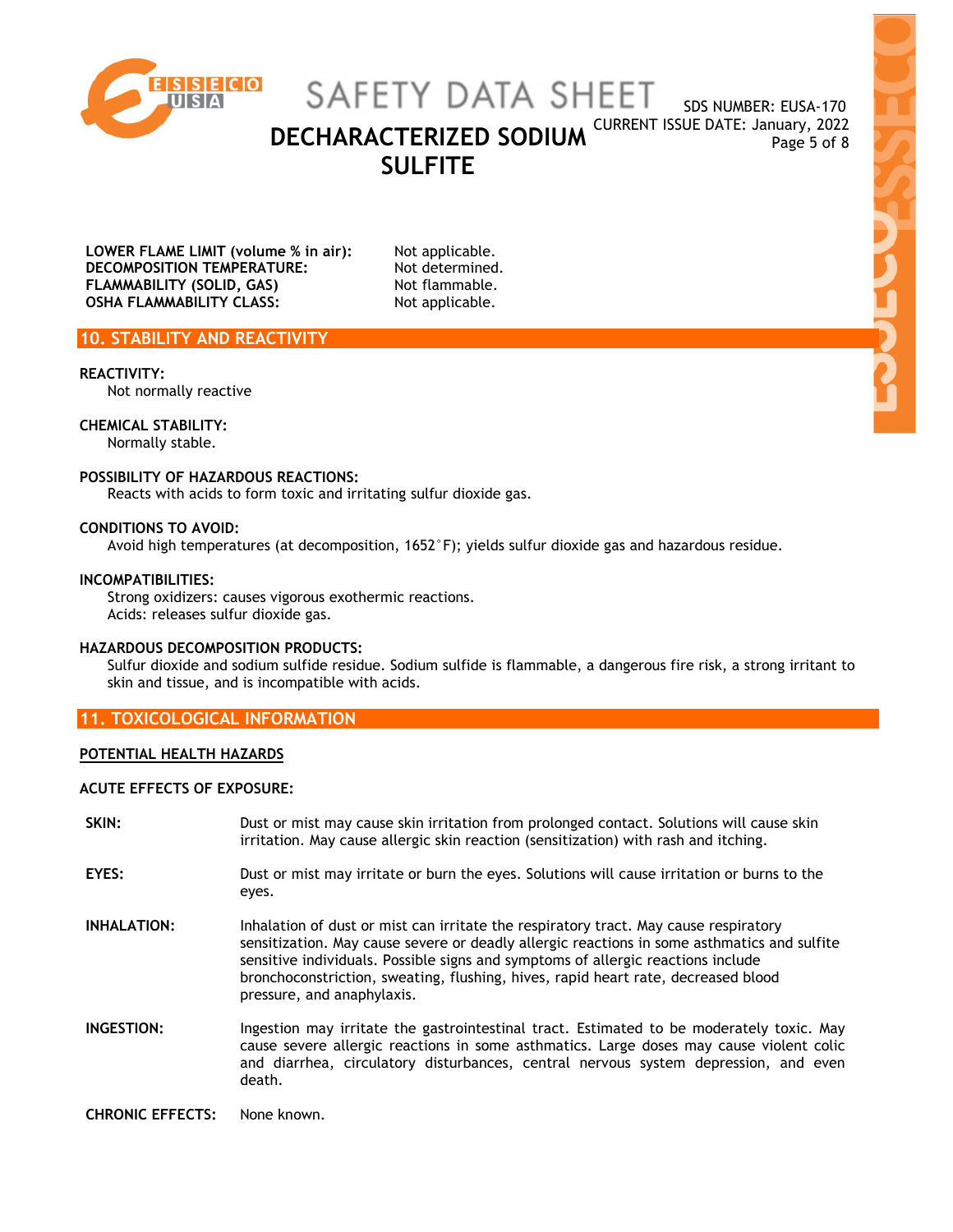

SDS NUMBER: EUSA-170 **DECHARACTERIZED SODIUM** CURRENT ISSUE DATE: January, 2022

**Ingredients found on one of the three OSHA designated carcinogen lists are listed below.** 

| <b>INGREDIENT NAME</b> | <b>NTP STATUS</b> | <b>IARC STATUS</b> | <b>OSHA LIST</b> |
|------------------------|-------------------|--------------------|------------------|
| Cobalt Sulfate         | Reasonably        | 2В                 | No               |
|                        | Anticipated to be |                    |                  |
|                        | a Carcinogen      |                    |                  |

2B No

# **NUMERICAL MEASURES OF TOXICITY:**

## **Immediate (Acute) Effects:**

Sodium sulfite - LD<sub>50</sub> (oral, mouse) = 820 mg/kg, LD<sub>50</sub> (oral, rat) = 2610-6400 mg/kg; LC<sub>50</sub> (inhalation, rat) >5.5 mg/L/4 hr.; LC<sub>50</sub> (inhalation, rat) > 22 mg/L/1 hr. Sodium metabisulfite -  $LD_{50}$  (oral, rat) = 1540 mg/kg

# **Delayed (Subchronic and Chronic) Effects:**

Sodium sulfite has been demonstrated to be mutagenic in microbial systems; however, it is not mutagenic in studies involving insects and is not considered to present a mutagenic threat to multicell organisms. Cobalt sulfate is suspected of causing genetic defects based on read-across from similar cobalt containing compounds that have shown evidence for genetic effects in in vivo and in vitro studies. Cobalt sulfate is classified as toxic to reproduction due to read across from similar cobalt containing compounds. **Other Data:** 

None

# **12. ECOLOGICAL INFORMATION**

# **ECOTOXICITY:**

The following ecotoxicity data is available for Sodium sulfite: Daphnia LC50 48h 440 mg/L Fish LC50 96h 460 mg/L Biological Oxygen Demand (BOD) 0.12 lb/lb, instantaneous

The following ecotoxicity data is available for Sodium metabisulfite:

| Daphnia EC50 48h | 74.9 mg/L           |
|------------------|---------------------|
| Fish LC50 96h    | 149.6 mg/L          |
| Algae EC50 72h   | $36.8 \text{ mg/L}$ |
| Daphnia NOEC     | $\geq 8.41$ mg/L    |
| Fish NOEC        | 50.0 $mg/L$         |
| Algae NOEC       | $28 \text{ mg/L}$   |
|                  |                     |

**PERSISTENCE AND DEGRADABILITY:**  No data available.

**BIOACCUMULATIVE POTENTIAL:**  No data available.

**MOBILITY IN SOIL:**  No data available.

**OTHER ADVERSE EFFECTS:** 

No data available.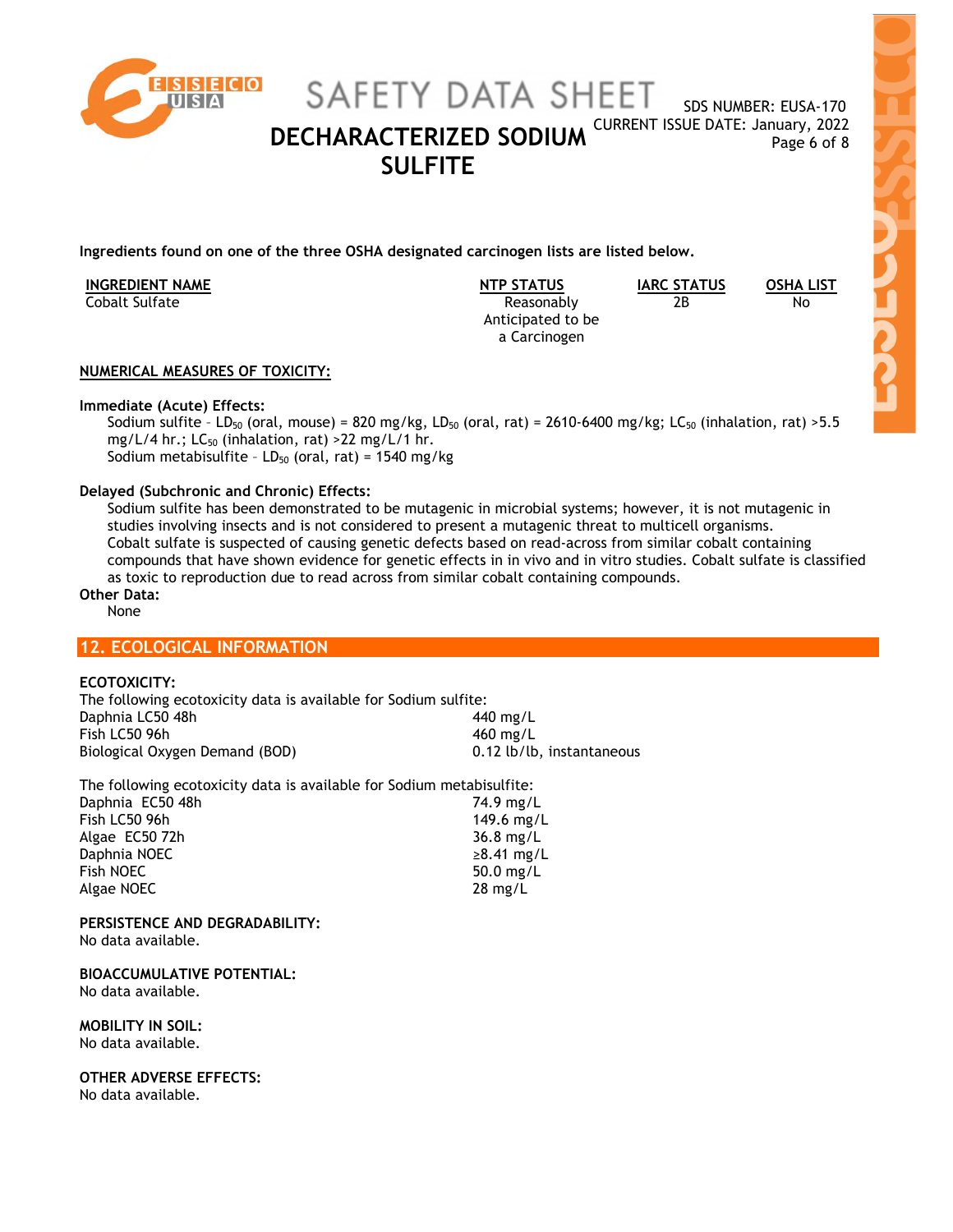

SAFETY DATA SHEET

SDS NUMBER: EUSA-170 **DECHARACTERIZED SODIUM** CURRENT ISSUE DATE: January, 2022

**SULFITE** 

# **13. DISPOSAL CONSIDERATIONS**

### **RCRA**

**Is the unused product a RCRA hazardous waste if discarded?** No

 **If yes, the RCRA ID number is:** Not applicable.

### **OTHER DISPOSAL CONSIDERATIONS:**

Dispose of in accordance with applicable Federal, State and Local regulations.

The information offered in section 13 is for the product as shipped. Use and/or alterations to the product such as mixing with other materials may significantly change the characteristics of the material and alter the RCRA classification and the proper disposal method.

# **14. TRANSPORT INFORMATION**

| US DOT HAZARD CLASS:         | Not regulated.  |
|------------------------------|-----------------|
| US DOT ID NUMBER:            | Not applicable. |
| <b>PROPER SHIPPING NAME:</b> | Not applicable. |

For additional information on shipping regulations affecting this material, contact the information number found in Section 1.

# **15. REGULATORY INFORMATION**

### **TOXIC SUBSTANCES CONTROL ACT (TSCA)**

**TSCA INVENTORY STATUS:** All components are listed on TSCA Inventory of Chemical Substances. **OTHER TSCA ISSUES:** None.

### **SARA TITLE III/CERCLA**

"Reportable Quantities" (RQs) and/or "Threshold Planning Quantities" (TPQs) exist for the following ingredients.

No ingredients listed in this section.

**INGREDIENT NAME SARA/CERCLA RQ (lb) SARA EHS TPQ (lb)**

**Spills or releases resulting in the loss of any ingredient at or above its RQ requires immediate notification to the National Response Center [(800) 424-8802] and to your Local Emergency Planning Committee. Many states have more stringent regulations. Report all spills in accordance with local, state and federal regulations.** 

**SECTION 311 HAZARD CLASS:** See OSHA Hazard Classification in Section 2.

**SARA 313 TOXIC CHEMICALS**: